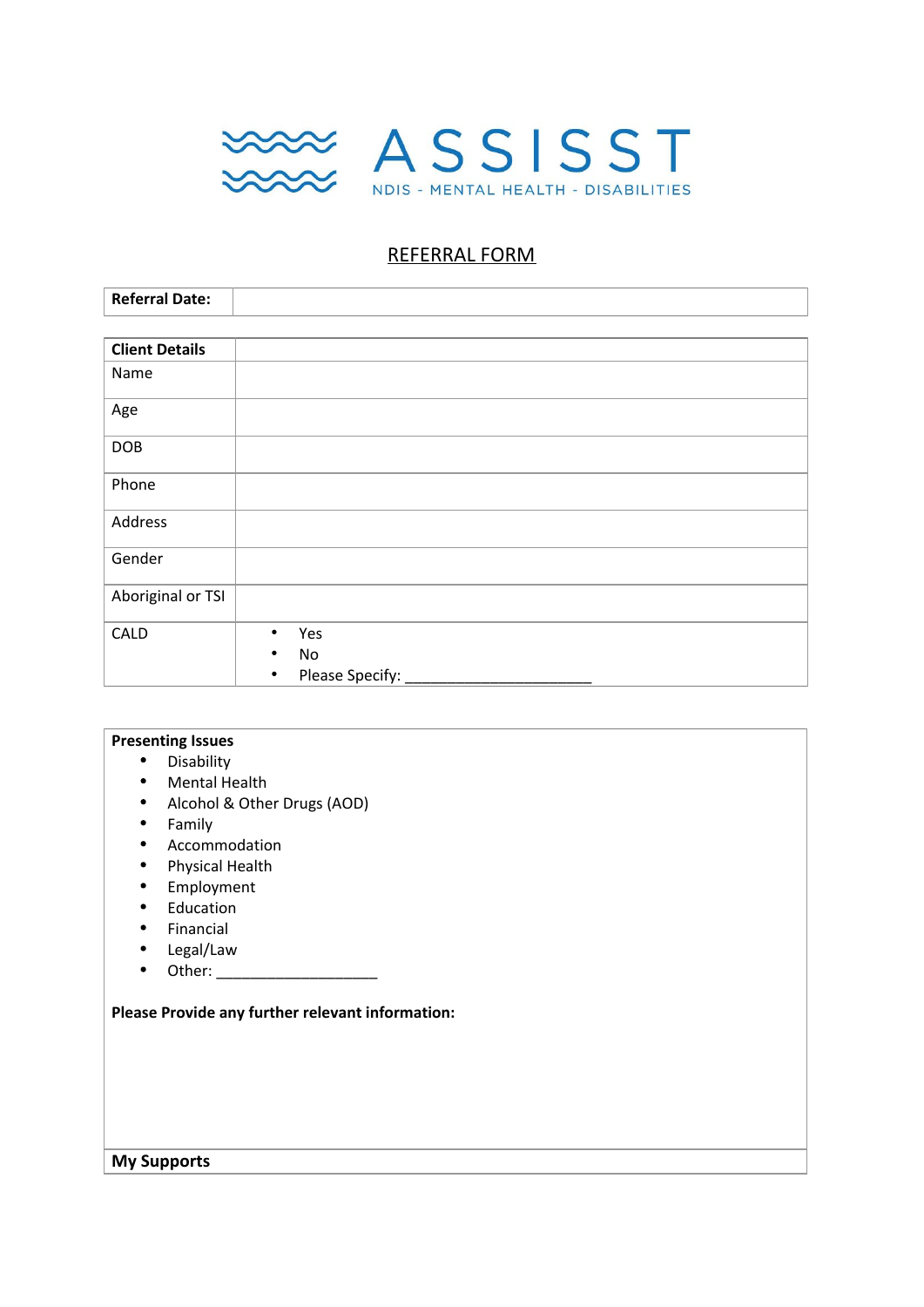#### **Current Support:**

*Does the client receive any other type of support from family/community services/friends etc:*

- Yes
- No

**Details:**

# **Core Support required from Assisst:**

*What type of support can Assisst provide?*

- Mental Health Support
- Daily Living Skills
- Medical Appointments
- Socialisation
- Meal Preparation
- Disability Support<br>• Care Co-Ordination
- Care Co-Ordination
- Medical Supports
- Personal Care
- Case Management
- Domestic Support
- Transportation
- Groups<br>• Other:
- Other: \_\_\_\_\_\_\_\_\_\_\_\_\_\_\_\_

**Details:**

**NDIS Support**